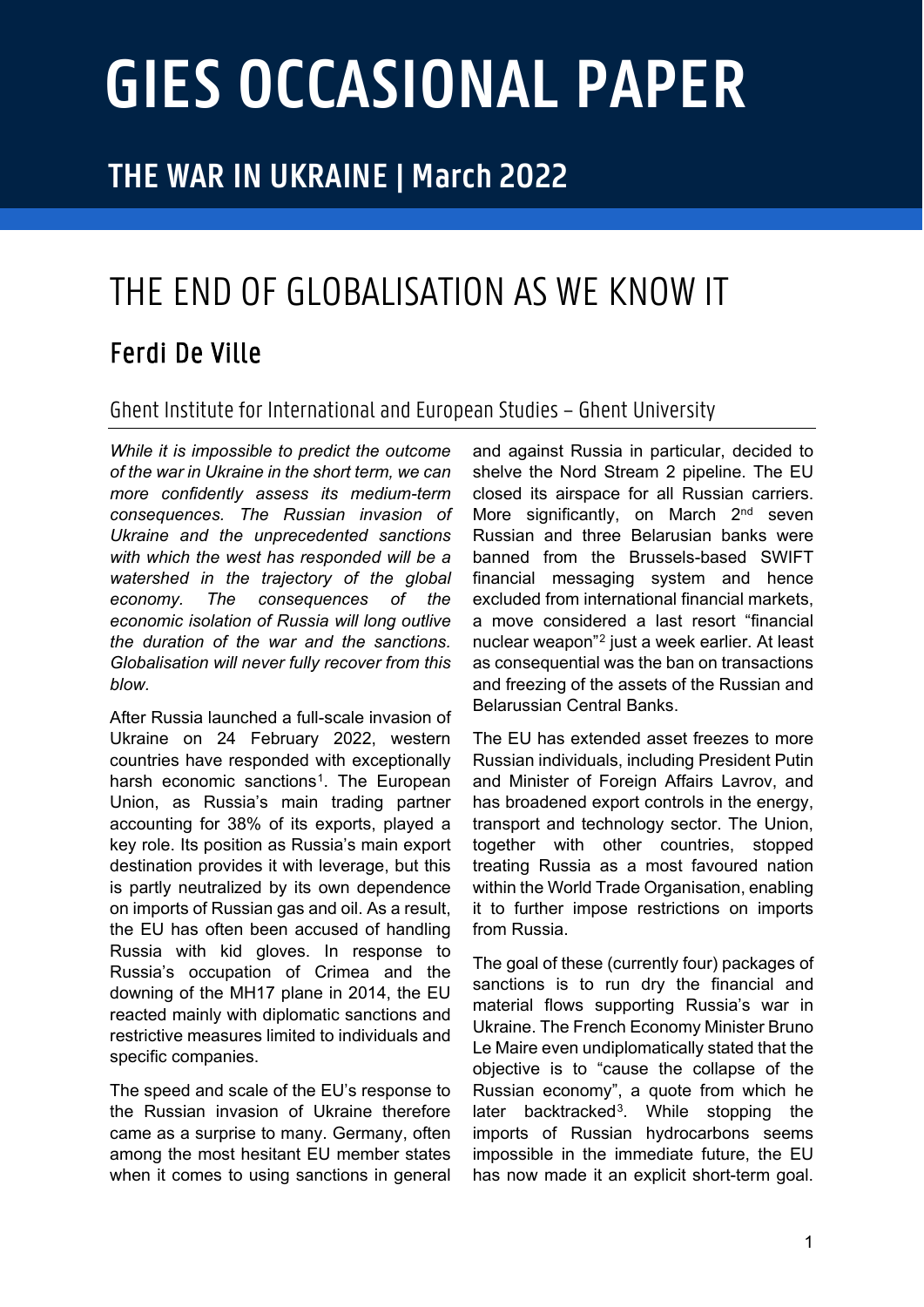Russia is responding with its own countersanctions, such as restrictions on raw material exports and threats to nationalize western companies.

#### **From liberal peace to weaponised interdependence**

The events of the past weeks shake some age-old convictions about the relationship between economic and foreign policy. It has long been believed that increased economic integration would lead to the spread of democracy to every corner of the world and make war in the globalised era unthinkable. This "liberal peace theory"[4,](#page-3-3) popularized by Thomas Friedman's dictum that two countries that both have a McDonald's would not go to war with each other<sup>[5](#page-3-4)</sup>, has been considered one of the few true "laws" of politics. The law has now been falsified. Globalisation, or the presence of McDonald's, did not stop Russia from invading Ukraine, but the war has now forced McDonald's to stop operating in Russia.

The idea that economic interdependence guarantees international political stability and friendship had already lost some of its lustre before the war in Ukraine. The concept of "weaponized interdependence" coined by Henry Farrell and Abraham Newman in 2019[6,](#page-3-5) which argues that asymmetric interdependence can be leveraged by states to pursue strategic interests, has rapidly gained currency. The weaponization of SWIFT to try to choke the Russian financial system is a crystal-clear illustration of their argument.

Not only academics but also policymakers have in recent years started to abandon the idea that trade and foreign policy can be neatly separated or that their goals are always mutually reinforcing. In the EU, this view that was still dominant no more than a decade ago is now widely considered to be "naïve". The shortage of personal protective equipment in the first weeks after the covid outbreak that left EU Member States scrambling for masks and gloves, and the humiliating Chinese "facemask diplomacy" towards Italy and others, drove home the insight that import

dependence can be a matter of public health and national security, not just a desirable feature of an optimal global division of labour. More generally, global value chains and justin-time business models that were long considered the high-water mark of economic efficiency now became seen as causes of supply chain disruption and economic stagflation.

The European Union responded to the covid pandemic and its economic fallout by rethinking its trade policy. In its 2021 trade policy review it put forward "open strategic autonomy" as its new guiding principle. This implies that the EU's trade policies should help ensure that the EU is able to make its own choices and shape the world in line with its strategic interests and values, rather than undermining this ability. But the practical elaboration of this new principle was far from revolutionary. Open strategic autonomy was not interpreted as an imperative to reduce interdependence but rather as a stimulus to diversify dependencies, complemented with the build-up of production capacities and reserves in a limited set of strategic goods<sup>7</sup>.

#### **This time is different**

While in the recent past, globalization has managed to survive blows dealt by not only a pandemic but also a global financial crisis $8$ , politicisation, populism, and inequality and climate change challenges, this time might be different. Now, an entire economy, the ninth largest in the world (when counting the EU as a whole), is being cut off from the global economy, or at least from its western hemisphere. Russia, which had prepared for additional sanctions but not of the scope and severity that they turned out to be, is now struggling to rearrange its economy and financial system to become largely independent from the west (except for energy, for now), with some help of countries like China and India.

Since the war in Ukraine and the sanctions against Russia, governments and firms no longer have the luxury to ignore geopolitics in their decision-making. Governments will become increasingly less tolerant of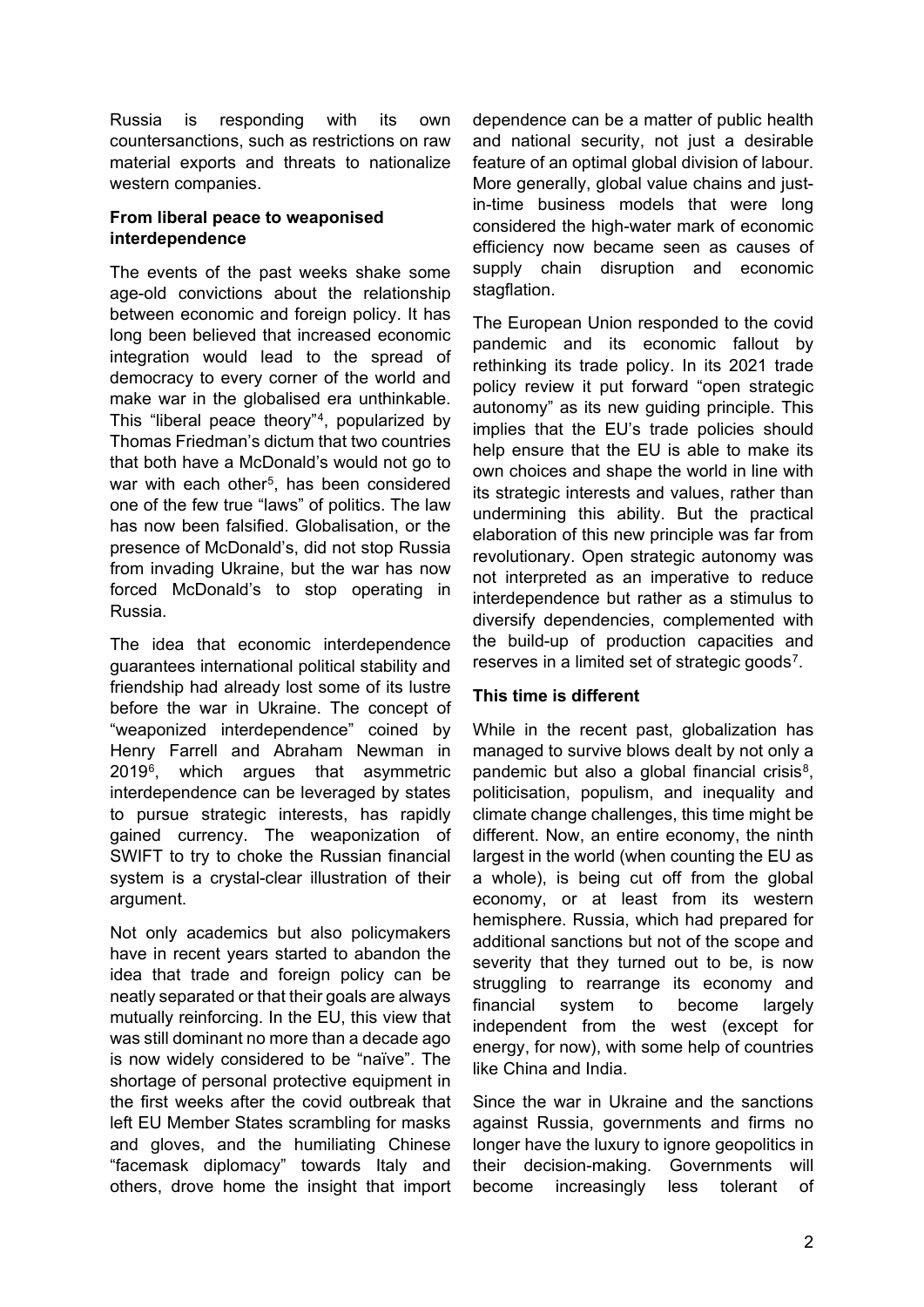overdependence on imports of strategic supplies. This will not be limited to fossil fuels or Russia. The dynamics that unfolded in the past weeks will amplify concerns among policymakers about relying on (potential) strategic rivals for the imports of medicines. critical raw materials<sup>9</sup>, microchips, and the like. Inward and outward investment will be scrutinised even more critically for security risks. Governments will try to escape networks in which they find themselves in a vulnerable position. Already, China and Russia have been exploring alternatives to SWIFT and are considering joining forces in this respect.

Private firms as well will have to factor in the higher plausibility of disruptive conflict and sanctions in their investment and supply chain decisions. Many western multinationals have pulled out of Russia in recent weeks to escape the collateral damage of sanctions or to protect their corporate image. The costs of dismantling operations in Russia from one day to the next run high. The loss for BP of selling its 20% stake in the Russian oil company Rosneft alone is an estimated \$25 billion<sup>10</sup>.

Even if the war would be peacefully resolved soon and sanctions on Russia would be withdrawn, it is unlikely that foreign companies would be as willing to risk investing in the country as they have been in the past. This logic exceeds Russia. Investors and companies can be expected to factor in a much more significant probability of conflict, followed by disruptive sanctions, such as after a Chinese incursion into Taiwan<sup>[11](#page-3-10)</sup>.

#### **Security-driven deglobalisation**

It is not fanciful to imagine that the war in Ukraine and the sanctions of the west against Russia will increasingly split the world economy in (at least) two parts. Global value chains, which have always been more regional in nature than their term suggests, might be rewired within a western and an eastern hemisphere. The war in Ukraine could in this way succeed in bringing about some degree of deglobalisation, a goal long pursued by social justice activists.

Security-driven deglobalisation might bring some positive side effects. It could lead to a reinforcement of efforts to decarbonise the economy to reduce dependency on autocratic fossil fuel exporting countries, like the European Commission has proposed with its REPowerEU plan, announced less than two weeks after the start of the war. It may result in more transparency about financial transactions and do away with "golden passport" programs with which cash-strapped countries tried to lure oligarchs. It might shorten supply chains, decrease transportation costs and associated negative externalities and curtail regulatory competition as firms' opportunities to outsource and relocate are curtailed.

But deglobalisation that is driven by a mutual suspicion about the threat that interdependence could be weaponised should not be unequivocally welcomed. When the economy and trade become predominantly perceived through a geopolitical lens, this could lead to a prioritization of security and defence not only over efficiency but over sustainability and social justice as well. Moreover, we should not succumb to the logical fallacy that because interdependence did not prevent war, autonomy will guarantee peace. Decoupling between major powers would make the economic weapon of sanctions obsolete, leaving standing by or responding with military means as the remaining options.

Finally, countries in the global south will watch the west's change in trade course with bitter irony. They have since long warned that free trade threatens their security, not in military terms but to ensure sufficient food for their populations. The response that they received is that food security is better guaranteed through cheap imports than via domestic production support or stockholding. Now, the war in Ukraine and the sanctions against Russia risk causing food shortages in some of the poorest countries in the world, many of which depend heavily on Ukraine or Russia for wheat imports. The world has an obligation to prevent famines as another tragic consequence of this war. And when the link